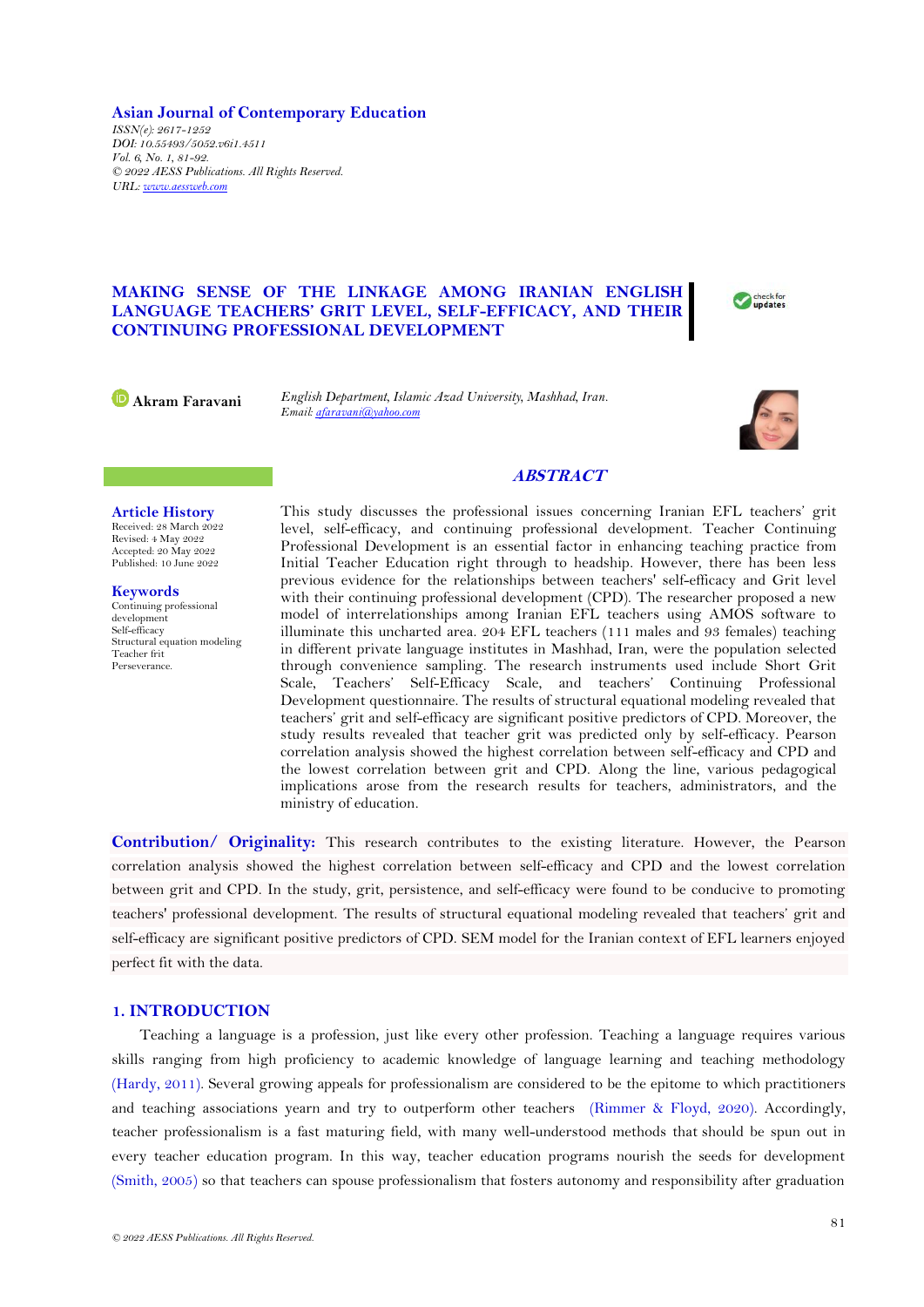from pre-service teacher education [\(Ro, 2020\)](#page-11-2). Also, effective professional development plans can promote teachers' knowledge and proficiencies to effectively affect student learning. Researchers have widely highlighted the importance of 'Continuing Professional Development (CPD)' for instructors. Teacher CPD is an essential factor in promoting teaching practice and staying up to date with the latest information in the field of education (Karabenick & Noda, 2004, as cited in Celik, Mačianskienė[, and Aytin \(2013\)](#page-10-1)). The vitality of CPD inspired the scholars to study the role of different cognitive (e.g., memory, mindsets, critical thinking, learning strategies, reasoning, and remembering) and non-cognitive factors (e.g., Grit, self-efficacy, stress, self-esteem, anxiety, motivation, selfregulation, beliefs, and intrapersonal resources) in fostering continuing professional development. It was also pointed out that high-achieving individuals use non-cognitive factors that do not depend on an intellectual ability, such as social skills and attitudes, to accomplish success [\(Shechtman, DeBarger, Dornsife, Rosier, & Yarnall, 2013\)](#page-11-3).

Grit is among the non-cognitive factors influencing teachers' continuing professional development. Grit has been characterized as effort and drive to reach goals and has appealed to researchers in different fields like psychology, social sciences, and education [\(Duckworth, Peterson, Matthews, & Kelly, 2007;](#page-10-2) [Robins, 2019\)](#page-11-4). Grit answers the question, "How come some individuals of equal intelligence accomplish more than others?" Grit is a compelling predictor of success and achievement in the profession [\(Sudina et al., 2021\)](#page-11-5). According to [Duckworth et](#page-10-2)  [al. \(2007\)](#page-10-2), Grit demands teachers' strenuous work and effort toward challenges and investing interest over the years despite failure in their progress.

Teacher grit has been characterized as teachers' possession of durability, domination, fearlessness, forbearance, constancy, and confidence. For example, the durability of instructors depends upon their impetus, endeavor, and perseverance to enable them to reach their goals in their profession [\(Argon & Kaya, 2018\)](#page-10-3). Besides, [Bobek \(2002\)](#page-10-4) defined teacher grit as having the aptitude to adapt to diverse teaching conditions and face up to adverse conditions. It is worth mentioning that English language teaching is a demanding profession. Instructors must remain motivated in the face of adversity and challenges to show their quality in teaching. Therefore, gritty teachers believe that their job is like a marathon, so they should try hard for an extended period to be successful. It can be concluded that grit is related to teacher maintenance and success in their profession. Despite the limited attention to teacher grit in the field of second language acquisition, teacher grit can be a significant predictor of teacher success in meeting objectives and in teacher maintenance and quality. Therefore, grit and teachers' professional development may connect. In addition, self-efficacy is a non-cognitive facet that impacts teachers' effectiveness [\(Usher, Li, Butz, & Rojas, 2019\)](#page-11-6). In other words, self-efficacy mingles individuals' beliefs about their capabilities to practice control over what happens in the environment to reach a higher level of functioning [\(Bandura, Barbaranelli,](#page-10-5)  [Caprara, & Pastorelli, 1996\)](#page-10-5). Teachers with a high level of self-efficacy collaborate with other teachers and believe in their ability to succeed, and consider challenging tasks as something that can be solved rather than ignored. Selfefficacy refers to a teacher's understanding and evaluation of his/her capabilities to accomplish a task [\(De Vries,](#page-10-6)  [Van De Grift, & Jansen, 2013\)](#page-10-6).

Some studies deal with the connection between perseverance and one's belief in the ability to succeed. [Dobbins](#page-10-7)  [\(2016\)](#page-10-7) addressed this link and reported that self-efficacy enhances teachers' grit levels. The present study assumed that grit and self-efficacy could be predictors of teachers' CPD. Besides, previous research has proposed seminal contributions that emphasized the significance of self-efficacy as a predictor of CPD. For example, [Fischman \(2018\)](#page-10-8) conducted a qualitative study using interviews. It was reported that professional development is influenced by selfefficacy. In the light of said definitions on the importance of self-efficacy in teachers, its importance is conceivable in the field as it crucially influences the learning environment and students' attainment [\(Bandura, 1993\)](#page-10-9). In other words, teachers believe that their effective teaching positively impacts students' learning and inspires them to use the body of professional knowledge available to them to enhance their professionalism and solve their problems. Prior research in the literature acknowledges the significance of psychological factors like teacher grit and selfefficacy that can promote CPD [\(Richardson, Rivera-Santos, Drulla-Rossi, & Trif, 2020\)](#page-11-7). However, previous research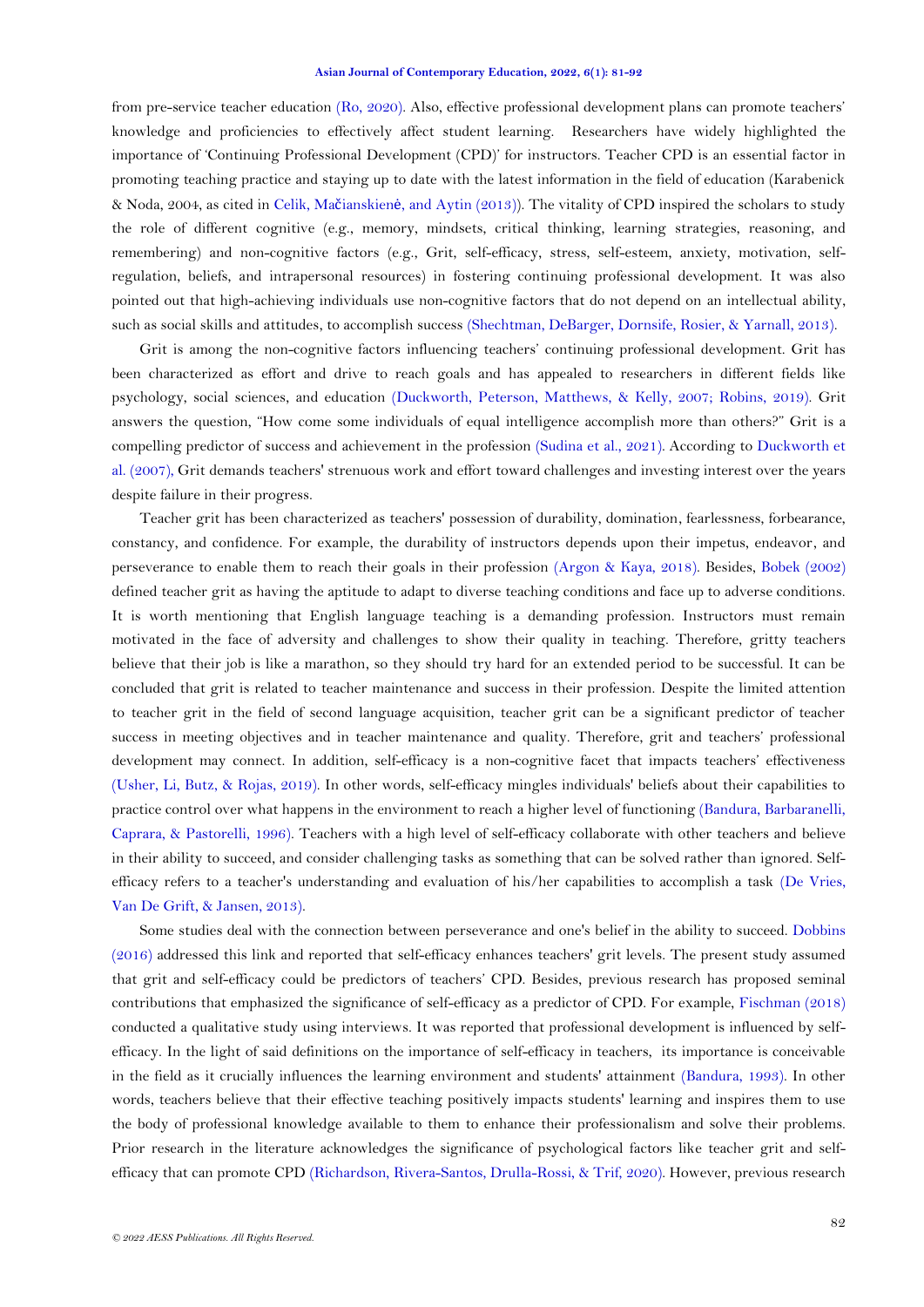may only be considered the first step towards a more profound understanding of the facets that enhance teachers' continuing professional development. Due to insufficient research on the concept of professionalism, this research study aims to propose a model and investigate the possible relationships of two non-cognitive skills, including Grit and self-efficacy, with teachers' CPD using AMOS software. To sum up, the promising lines of this research would answer the following questions:

RQ1: Is the proposed model of interrelationships among EFL teachers' Grit level, self-efficacy, and continuing professional development appropriate for Iranian EFL teachers?

RQ2: Is there any meaningful relationship between EFL teachers' grit and their self-efficacy in Iran?

RQ3: Is there any meaningful relationship between EFL teachers' grit and their CPD in Iran?

RQ4: Is there any meaningful relationship between EFL teachers' self-efficacy and CPD in Iran?

Based on the literature, the researcher proposed a model of associations using a structural equation modeling approach to dissect the links among teacher grit, self-efficacy, and their continuing professional development. In other words, I hypothesized that both self-efficacy and grit in teachers are interrelated and may contribute to the enhancement of Iranian EFL teachers' professional development.

## **2. METHODOLOGY**

This section explains the participants, setting, instruments, procedure, and study design. Finally, the proposed model is presented.

## *2.1. Participants and Setting*

The study sample size was 204 Iranian EFL teachers (111 males and 93 females). They teach in various private language schools in Khorasan, Mashhad (e.g., Kish Novin, Mahan, Iran). Convenience sampling was utilized to collect the data; given that the grit level refers to long-term goals, the researcher of the present study used teachers with a minimum of 5 years of experience in teaching English. Therefore, novice teachers were not considered in the study. Their age and field of study were not controlled. The age range of the participant teachers differed from 22 to 47. The females' age range changed from 22 to 38 (M=28.57, SD=5.54), and the males' age range varied from 24 to 47 (M=30.17, SD=5.17). They were English language teachers who had experience participating in different workshops. They had diverse years of experience in teaching English (M=10.34, SD=4.02). The participants' level of education differed from Bachelor of Arts (BA) to PhD.

#### *2.2. Instrumentation*

Three instruments were used, including [\(Duckworth. & Quinn, 2009\)](#page-10-10) Short Grit Scale (Grit–S), [\(Tschannen-](#page-11-8)[Moran & Woolfolk-Hoy, 2001\)](#page-11-8) Teachers' Self-Efficacy Scale (TSES), and teachers' Continuing Professional Development questionnaire (CPD) made by [De Vries et al. \(2013\)](#page-10-6).

### *2.3. Short Grit Scale*

The Short Grit Scale was developed and validated by [Duckworth. and Quinn \(2009\)](#page-10-10); it is the short form of [Duckworth et al. \(2007\)](#page-10-2), a two-factor questionnaire with 12 self-report items (Grit–O). This short-form includes eight items with two minor constructs of Consistency of Interest (CI) with 4items and Perseverance of Effort (PE) with four items. It took 8 to 10 minutes to fill out this scale.

According to [Duckworth and Quinn \(2009\)](#page-10-10), the internal consistency of CI is acceptable and ranges from 0.73 to 0.79. Moreover, the consistency of the PE subscale enjoyed acceptable reliability that ranges from 0.60 to 0.78.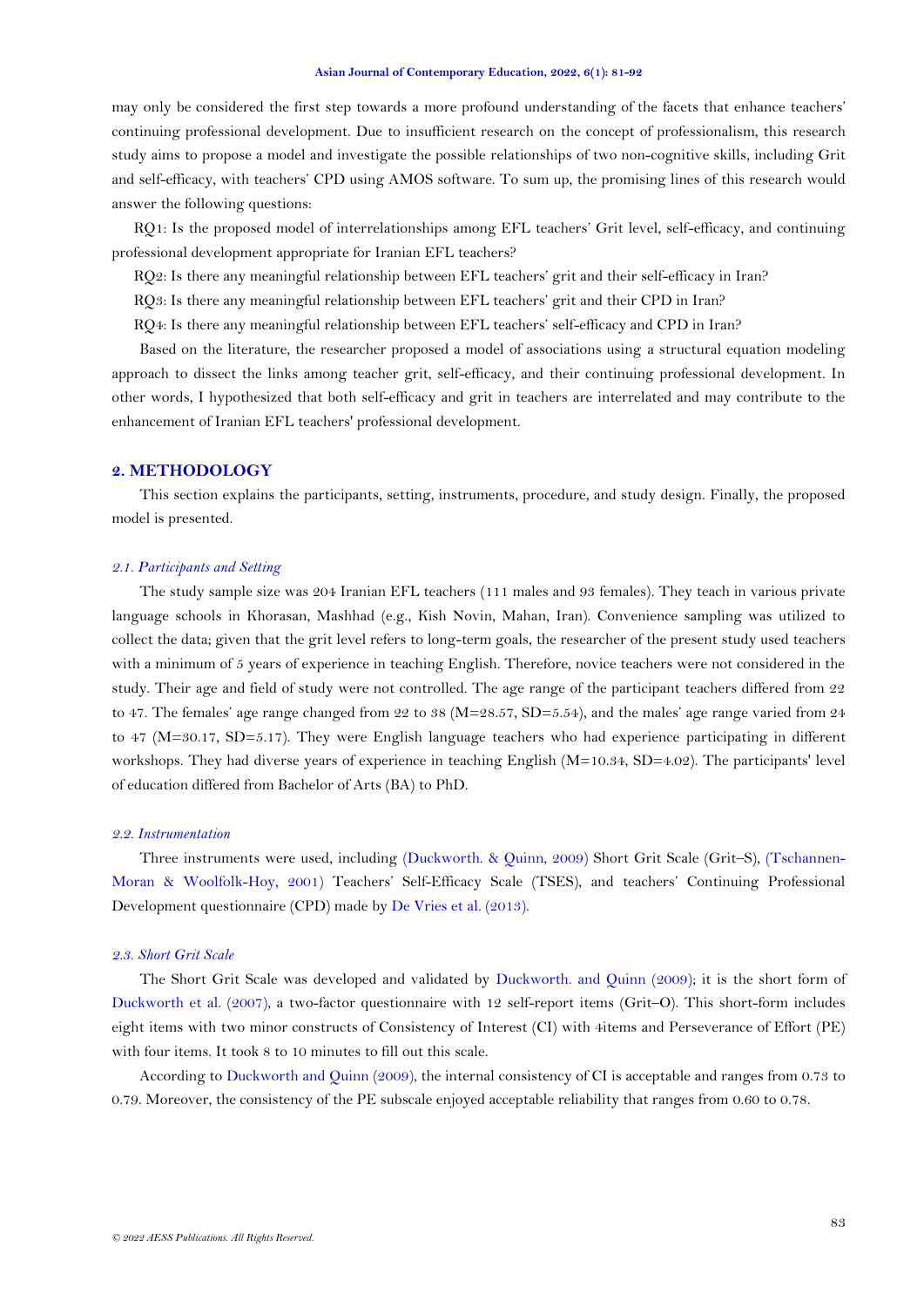### *2.4. Teachers' Self-Efficacy Scale (TSES)*

TSES was prepared and validated by [Tschannen-Moran and Woolfolk-Hoy \(2001\)](#page-11-8). This 9-point Likert scale has 24 items assessing three eight-item subscales of efficacy: student engagement (SE), instructional strategies (IS), and classroom management (CM). Therefore, the probable range of scores for each subscale is between 8 and 72. It took 10 to 15 minutes to fill out this scale.

## *2.5. Continuing Professional Development (CPD)*

The last instrument of the current study was CPD, constructed by [De Vries et al. \(2013\)](#page-10-6). It consists of 40 items covering three sub-scales: Updating activities (11 items), Reflective activities (13 items), and Collaborative activities (16 items). The scale is a 4-point Likert- type. It took 15 to 20 minutes to fill out this scale. They validated the scale through LISREL 8.8 and assessed its reliability using Cronbach's Alpha which was 0.75 to 0.86 and showed good reliability.

### *2.6. Procedure*

The study's data collection started in May 2019 and took about two months. The researcher selected the target participants based on convenience sampling from male and female EFL teachers teaching in private language schools. Having explained the purpose of the research, the researcher distributed three questionnaires: Short Grit Scale (Grit–S), Teachers' Self-Efficacy Scale (TSES), and CPD. The participants provided demographic information, such as age, gender, the field of the study, and years of teaching experience. This process took 30 to 45 minutes.

## *2.7. The Proposed Model for SEM*

[Figure 1](#page-3-0) shows the proposed model of the associations among teachers' grit level, self-efficacy, and continuing professional development.



<span id="page-3-0"></span>**Figure 1.** The proposed model of the interrelationship among teachers' grit level, self-efficacy, and their continuing professional development (CI: Consistency of Interest; PE: Perseverance of Effort; ESE: Efficacy for Student Engagement; EIS: Efficacy for Instructional Strategies; ECM: Efficacy for Classroom Management; UA: Updating Activities; REF: Reflective Activities; and COL: Collaborative Activities).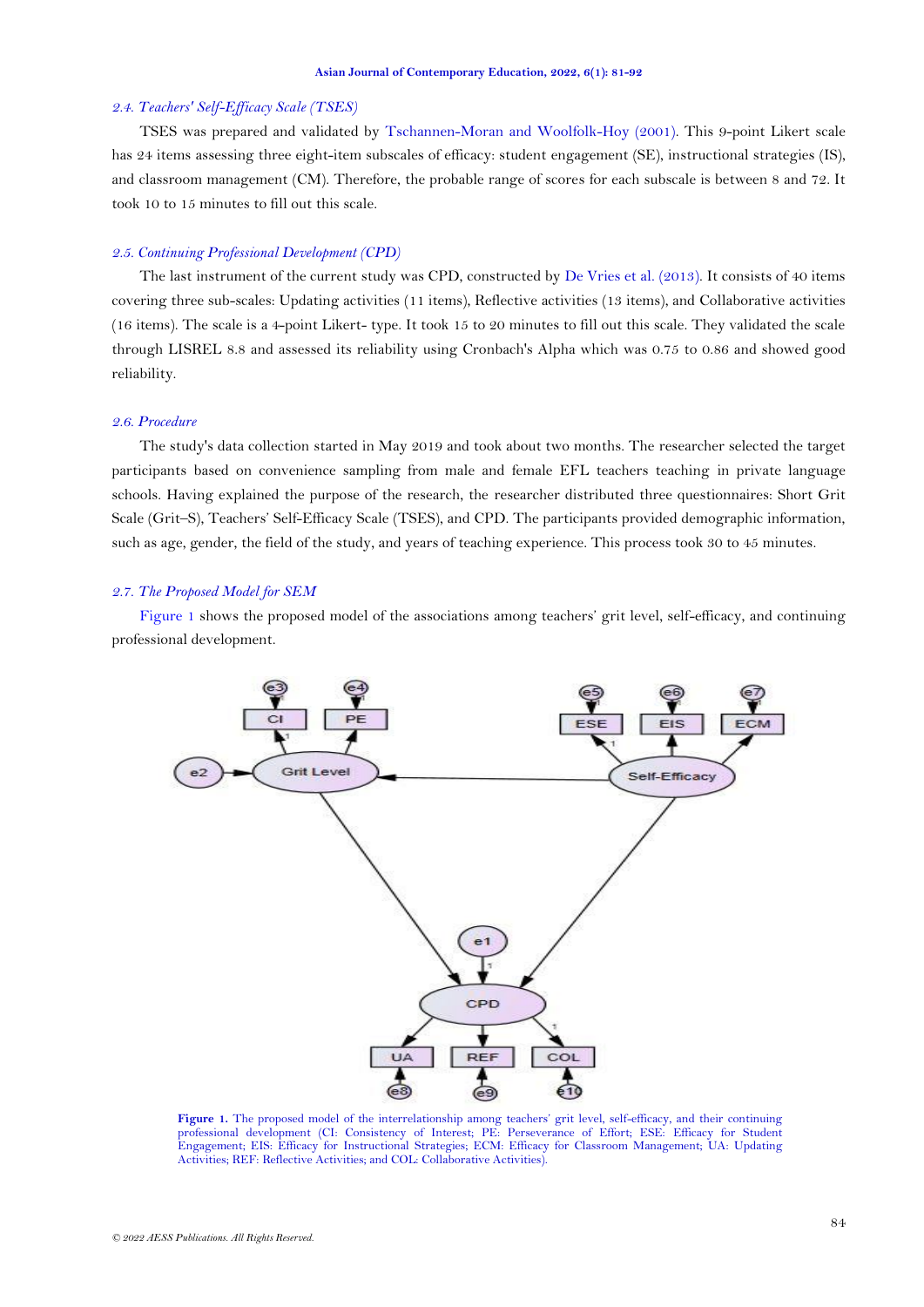As the Fig shows, a direct path from self-efficacy was drawn. This path is based on the literature. For example, [Dobbins \(2016\)](#page-10-7) found the possible links between grit and self-efficacy using Pearson correlation (r=0.306). The results showed that the self-efficacy of teachers enhances their grit. Moreover, it was assumed that teachers' grit level and self-efficacy could predict their CPD. The path from self-efficacy to continuing professional development is hypothesized based on some reviews of literature. For example, [Fischman \(2018\)](#page-10-8) conducted a qualitative study using interviews. It was reported that professional development is influenced by self-efficacy.

Moreover, the path from grit level to continuing professional development is hypothesized based on [Duckworth et al. \(2007\)](#page-10-2) findings in 2007. They reported that possibly grit is connected with teachers' success in the profession over and beyond measures of their capacity. Following this literature and finding the interrelationships mentioned above among teachers' Grit level, self-efficacy, and the concept of CPD, a model was hypothesized for the analyses in this study [Figure 1.](#page-3-0)

## **3. RESULTS**

This part presents preliminary results, including normality tests, descriptive statistics, and reliability analysis. Then it continues with the results of each research question.

#### *3.1. Normality Test*

To gauge the normality, the researcher applied the Kolmogorov-Smirnov test. As [Table 1](#page-4-0) presents, the obtained sig values are higher than 0.05 for all variables in the study. This is indicative of the normal data used in the study.

<span id="page-4-0"></span>

| Table 1. The Results of kolmogorov-smirnov normality test. |       |     |      |
|------------------------------------------------------------|-------|-----|------|
|                                                            | Value | Df  | Sig. |
| Grit                                                       | 0.09  | 204 | 0.07 |
| Self-Efficacy                                              | 0.08  | 204 | 0.08 |
| <b>CPD</b>                                                 | 0.06  | 204 | 0.15 |

### *3.2. Descriptive Statistics*

The present section reports the descriptive statistics of the sample. Table  $2$  shows descriptive statistics of two sub-constructs of the grit questionnaire. Descriptive statistics show the number of students, mean, standard deviation, maximum, and minimum scores. The probable score range for both sub-constructs of the grit is between 4 and 20. Moreover, the possible score range for overall grit is between 8 and 40. The first column of the table shows that 204 teachers participated in the present study. As [Table 2](#page-4-1) indicates, minimum and maximum scores for the overall grit Questionnaire are 11 and 36, and the mean score is 27.48. Moreover, the mean score of Consistency of Interest (14.21) is higher than Perseverance of Effort (13.27).

<span id="page-4-1"></span>

|                         |     | <b>Table 2.</b> Descriptive statistics of grit questionnaire. |       |       |                       |
|-------------------------|-----|---------------------------------------------------------------|-------|-------|-----------------------|
|                         |     | Min                                                           | Max   | Mean  | <b>Std. Deviation</b> |
| Consistency of Interest | 204 | 6.00                                                          | 20.00 | 14.21 | 2.72                  |
| Perseverance of Effort  | 204 | 5.00                                                          | 20.00 | 13.27 | 2.59                  |
| Grit                    | 204 | 11.00                                                         | 36.00 | 27.48 | 4.19                  |

**Table 2.** Descriptive statistics of grit questionnaire.

[Table 3](#page-5-0) presents descriptive statistics of three sub-constructs of the self-Efficacy questionnaire, the possible range of scores are between 8 and 72. Moreover, the possible range of scores for the overall self- Efficacy questionnaire is between 24 and 216. The first column of the table shows that 204 teachers filled out the questionnaire in the present study. As [Table 3](#page-5-0) indicates, minimum and maximum scores for overall Self-efficacy are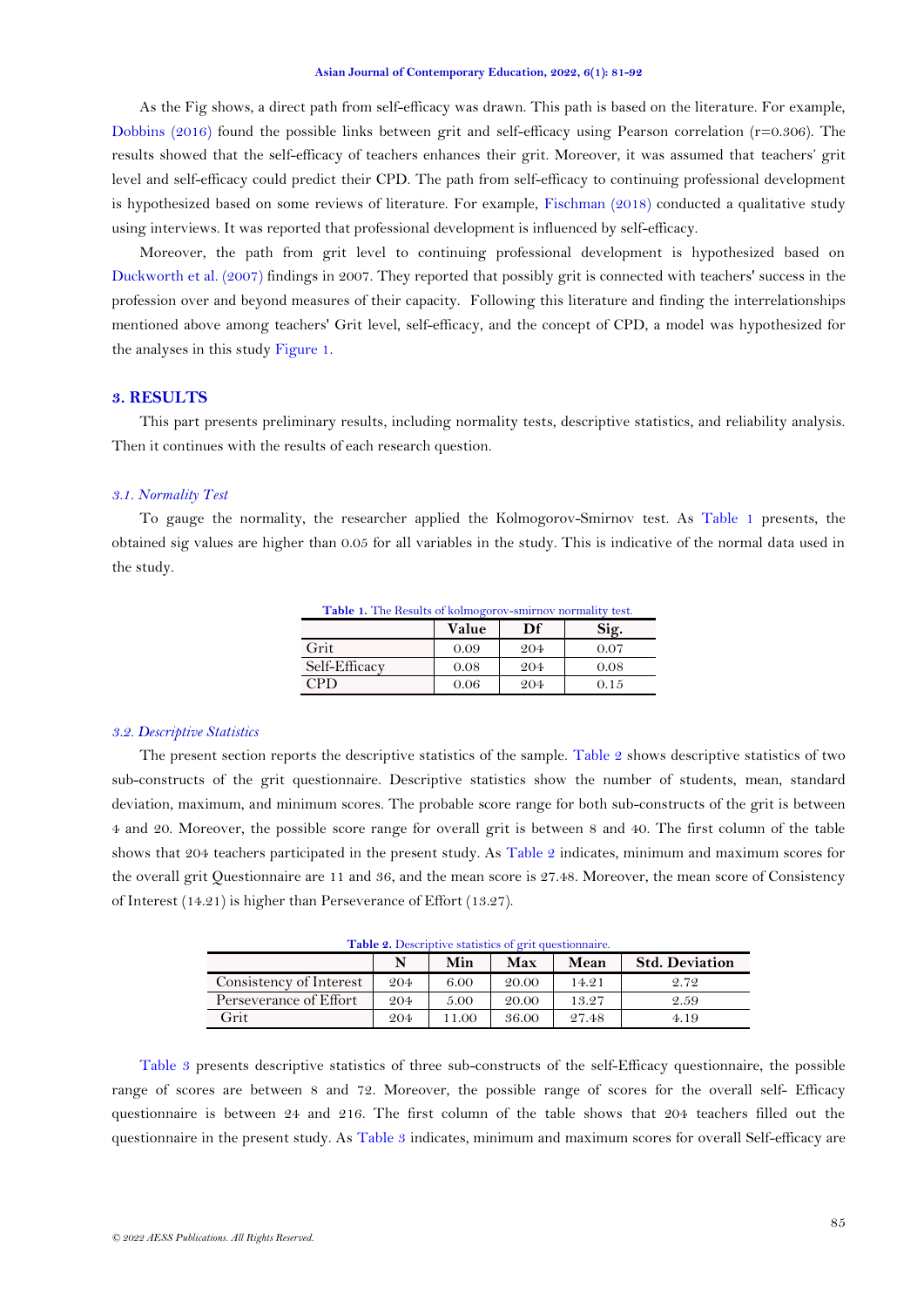99 and 182, and the mean score is 148.15. Moreover, among the three sub-constructs of the questionnaire, Efficacy in CM has the most significant mean (52.23), and Efficacy in SE has the lowermost mean score (45.50).

<span id="page-5-0"></span>

| N   | Min   | Max    | Mean   | <b>Std. Deviation</b> |
|-----|-------|--------|--------|-----------------------|
| 204 | 24.00 | 69.00  | 45.50  | 9.40                  |
| 204 | 32.00 | 70.00  | 50.41  | 6.65                  |
| 204 | 30.00 | 71.00  | 52.23  | 7.32                  |
| 204 | 99.00 | 182.00 | 148.15 | 19.53                 |
|     |       |        |        |                       |

**Table 3.** Descriptive statistics for self-efficacy questionnaire.

[Table 4](#page-5-1) presents descriptive statistics of three sub-constructs of the Continuing Professional Development questionnaire. The first column of the table shows that 204 teachers filled out the questionnaire in the present study. As [Table 4](#page-5-1) indicates, minimum and maximum scores for overall Continuing Professional Development are 83 and 161, and the mean score is 131.64.

<span id="page-5-1"></span>

| <b>Table 4.</b> Descriptive statistics of continuing professional development. |     |       |        |        |                       |
|--------------------------------------------------------------------------------|-----|-------|--------|--------|-----------------------|
|                                                                                | N   | Min   | Max    | Mean   | <b>Std. Deviation</b> |
| Updating activities                                                            | 204 | 18.00 | 42.00  | 31.29  | 5.34                  |
| Reflective activities                                                          | 204 | 23.00 | 50.00  | 40.25  | 5.43                  |
| Collaborative activities                                                       | 204 | 6.00  | 81.00  | 60.08  | 10.45                 |
| Overall CPD                                                                    | 204 | 83.00 | 161.00 | 131.64 | 17.71                 |

**Table 4.** Descriptive statistics of continuing professional development.

### *3.3. Reliability of the Questionnaires*

<span id="page-5-2"></span>[Table 5](#page-5-2) presents the results of the Cronbach alpha analyses for three questionnaires used in this study. The table illuminates that the questionnaires procured adequate indexes of Cronbach alpha altogether: Grit (0.87), Self-Efficacy (0.91), and CPD (0.86).

| <b>Table 5.</b> Reliability of the question aires using Cronbach alpha. |                 |                |  |  |  |
|-------------------------------------------------------------------------|-----------------|----------------|--|--|--|
| Scale                                                                   | Number of items | Cronbach alpha |  |  |  |
| Grit                                                                    |                 | 0.87           |  |  |  |
| Self-Efficacy                                                           | 94              | 0.91           |  |  |  |
| . PD.                                                                   |                 | 0.86           |  |  |  |

# **4. RESULT OF RESEARCH QUESTIONS**

## *4.1. Result of Research Question One*

RQ1: Is the proposed model of the interrelationships among Iranian EFL teachers' Grit level, self-efficacy, and continuing professional development appropriate for Iranian EFL teachers?

To analyze the first research question, SEM was used. Amos 24 statistical package was also used to measure the structural relations in the proposed model**.** [Table 6](#page-5-3) shows the goodness of fit indices. [Table 6](#page-5-3) demonstrates that the chi-square/df ratio (2.87), RMSEA (0.07), GFI (0.91) and CFI (0.90) are within the acceptable fit ranges. Therefore, it concludes that the proposed model is acceptable in the Iranian context.

| Table 6. The goodness of fit indices. |                 |        |        |              |
|---------------------------------------|-----------------|--------|--------|--------------|
|                                       | $X\frac{2}{df}$ | GFI    | CFI    | <b>RMSEA</b> |
| Acceptable fit                        | ≤3              | > 0.90 | > 0.90 | &0.08        |
| Model                                 | 2.87            | 0.91   | 0.90   | 0.07         |

<span id="page-5-3"></span>Standardized estimates were used to calculate the power of causal relationships of the components. [Figure 2](#page-6-0) shows the model of the interrelationships among EFL teachers' Grit level, self-efficacy, and CPD. As [Figure 2](#page-6-0) denotes, an estimate is manifested on the paths. This estimate elucidates the effect size and the predictive power of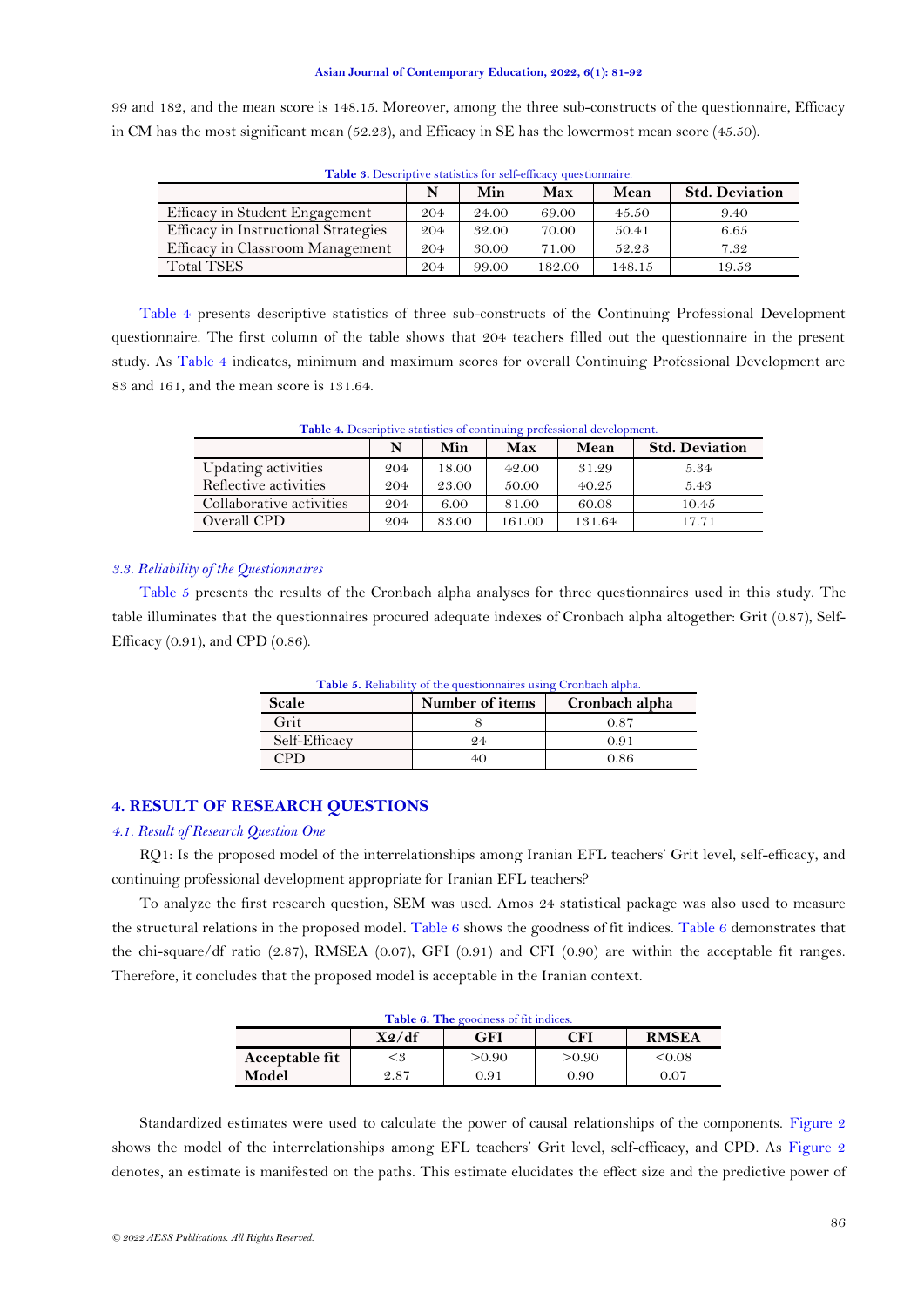the independent variable. Magnitude 1.0 shows the highest and greatest predictive power of variables. As [Figure 2](#page-6-0) shows, teachers' grit and self-efficacy are significant positive predictors of continuing professional development: teachers' grit (β= 0.19, p<0.05) and self-efficacy (β= 0.59, p<0.05). Moreover, results revealed that self-efficacy predicts grit ( $\beta$ = 0.55, p<0.05).



<span id="page-6-0"></span>**Figure 2.** The model of the interrelationships among Iranian EFL teachers' Grit level, self-efficacy, and continuing professional development (CI= Consistency of Interest, PE= Perseverance of Effort, ESE= efficacy for student engagement, EIS= efficacy for instructional strategies, ECM= efficacy for classroom management, UA= Updating activities, REF= Reflective activities, COL= Collaborative activities).

## *4.2. Result of Research Question Two*

RQ2: Is there any meaningful association between Iranian EFL teachers' grit and self-efficacy?

<span id="page-6-1"></span>The relationship among variables was estimated through Pearson correlation. [Table 7](#page-6-1) demonstrates the results of the correlation between teachers' grit and self-efficacy. When appertaining to [Table 7,](#page-6-1) there is a positive, meaningful relationship between Teachers' Grit and Self-Efficacy (*r*=0.57, *p*<0.05).

|      | <b>Table 7.</b> Correlation between teachers grit and self-efficacy. |                      |  |  |
|------|----------------------------------------------------------------------|----------------------|--|--|
|      |                                                                      | <b>Self-Efficacy</b> |  |  |
| Grit | Pearson correlation                                                  | $0.57***$            |  |  |
|      | $Sig. (2-tailed)$                                                    | 0.00                 |  |  |
|      |                                                                      | 204                  |  |  |

**Table 7.** Correlation between teachers' grit and self-efficacy.

**Note:** \*\*Correlation is significant at the 0.01 level (2-tailed).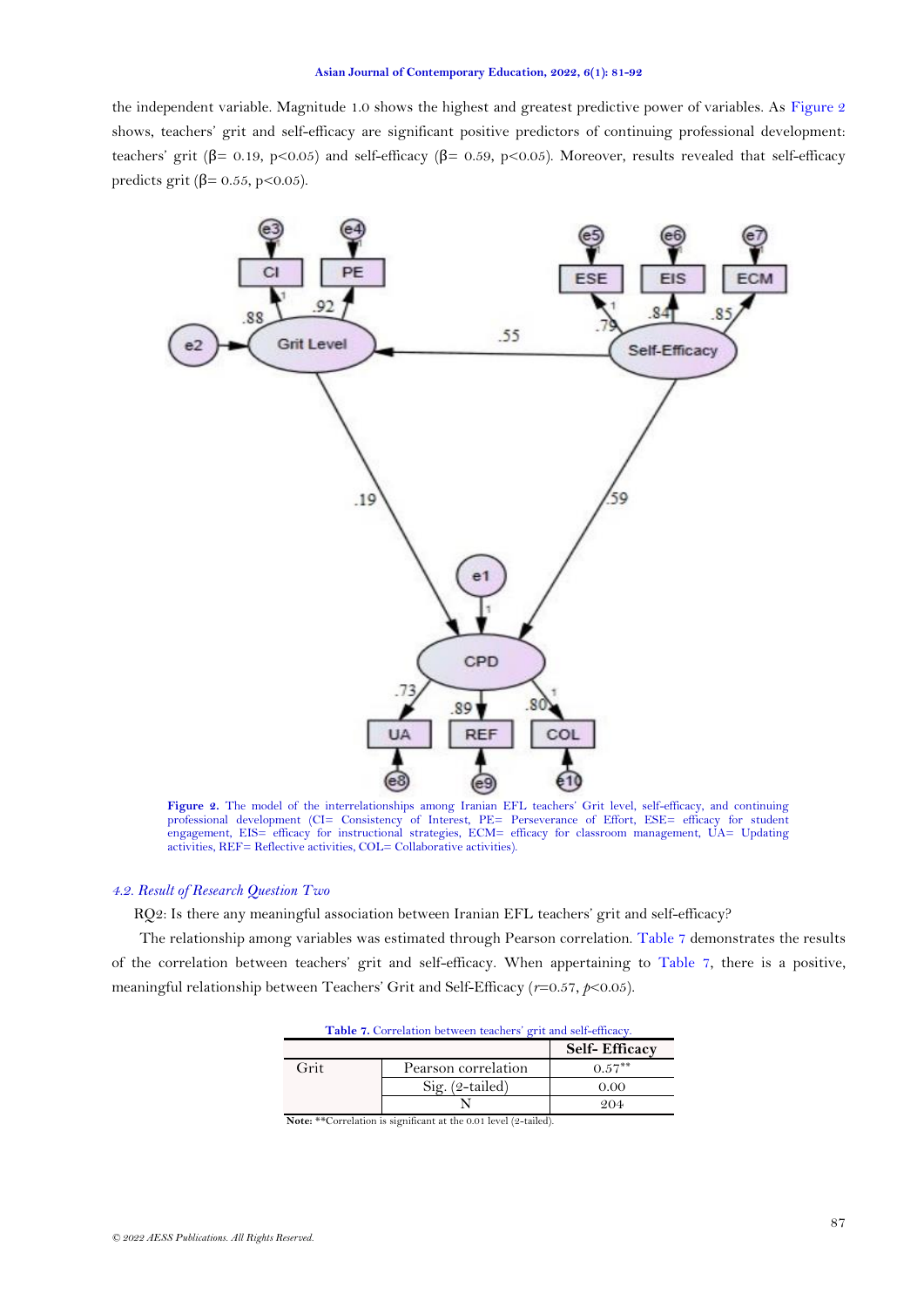#### *4.3. Result of Research Question Three*

RQ3: Is there any meaningful association between Iranian EFL teachers' grit and their continuing professional development?

<span id="page-7-0"></span>[Table 8](#page-7-0) designates the magnitude of the correlation between grit and CPD. [Table 8](#page-7-0) marks a positive, meaningful connection between Grit and CPD (*r*=0.56, *p*<0.05).

| Table 8. Correlational analysis between Teachers' Grit and CPD. |                     |            |
|-----------------------------------------------------------------|---------------------|------------|
|                                                                 |                     | <b>CPD</b> |
| Grit                                                            | Pearson Correlation | $0.56***$  |
|                                                                 | $Sig. (2-tailed)$   | 0.00       |
|                                                                 |                     |            |

**Note:** \*\*Correlation is significant at the 0.01 level (9-tailed).

## *4.4. Result of Research Question Four*

RQ4: Is there any meaningful association between Iranian EFL teachers' self-efficacy and CPD?

<span id="page-7-1"></span>[Table 9](#page-7-1) exhibits the correlational results between Iranian EFL teachers' self-efficacy and CPD. As [Table 9](#page-7-1) shows, there is a positive, meaningful association between Teachers' Grit and CPD (*r*=0.74, *p*<0.05).

|               | Table 9. Correlation between Teachers' Self-Efficacy and CPD. | <b>CPD</b> |
|---------------|---------------------------------------------------------------|------------|
| Self-Efficacy | Pearson Correlation                                           | $0.74***$  |
|               | Sig. (2-tailed)                                               | 0.00       |
|               |                                                               | 204        |

## **5. DISCUSSION**

Having presented the study results in the last part, the researcher discusses, interprets, and connects the analyzed results with the related studies. This study investigated the possible association between two noncognitive variables (self-efficacy and grit) and continuing professional development. The findings unfolded a positive and meaningful relationship between the two variables of the study, namely, teachers' grit and self-efficacy. Therefore, teachers who have a higher level of grit may enjoy greater self-efficacy. The findings confirmed [Dobbins](#page-10-7)'s (2016) study, which investigated the possible association between grit and teachers' self-efficacy. It can be inferred that self-efficacy promotes grit. The role of teachers in advancing students' achievement is well understood by scholars leading to the investigation of several factors that influence teacher success and quality. As the results showed, grit is important in boosting teacher self-efficacy. Besides, self-efficacy in teachers can enhance their grit, self-determination, and motivation to solve the unexpected events and obstacles that occur while pursuing their educational outcomes. The findings of different studies in Iran and other countries show that EFL teachers do not persist in their job and may have other jobs that are not related to their educational degree due to burnout [\(Bayani](#page-10-11)  [& Baghery, 2020;](#page-10-11) [Fathi & Saeedian, 2020;](#page-10-12) [Kim & Buri](#page-11-9)ć, 2020; [McLean, Eklund, Kilgus, & Burns, 2019;](#page-11-10) [Molero,](#page-11-11)  [Pérez-Fuentes, Atria, Oropesa, & Gázquez, 2019\)](#page-11-11).

Moreover, grit is a teachable trait [\(Wei, Liu, & Wang, 2020\)](#page-11-12). Therefore, in the context of Iran, it is suggested that educational leaders establish school environments and facilities that increase teachers' motivation and grit in their job. The reason is that such teachers are more willing to utilize a principled approach to teaching to better meet the needs of the students and transfer their energy and attitude to the students. Ultimately, when qualified gritty teachers are employed, student achievement and educational outcomes improve.

Such accomplishments are of great importance. Regarding the significance of grit as a psychological variable in teachers, [Wei et al. \(2020\)](#page-11-12) claim that individuals with a higher level of grit possess more happiness, pessimism, selfefficacy, and self-esteem, all of which can justify the obtained results in this study. Moreover, the promising finding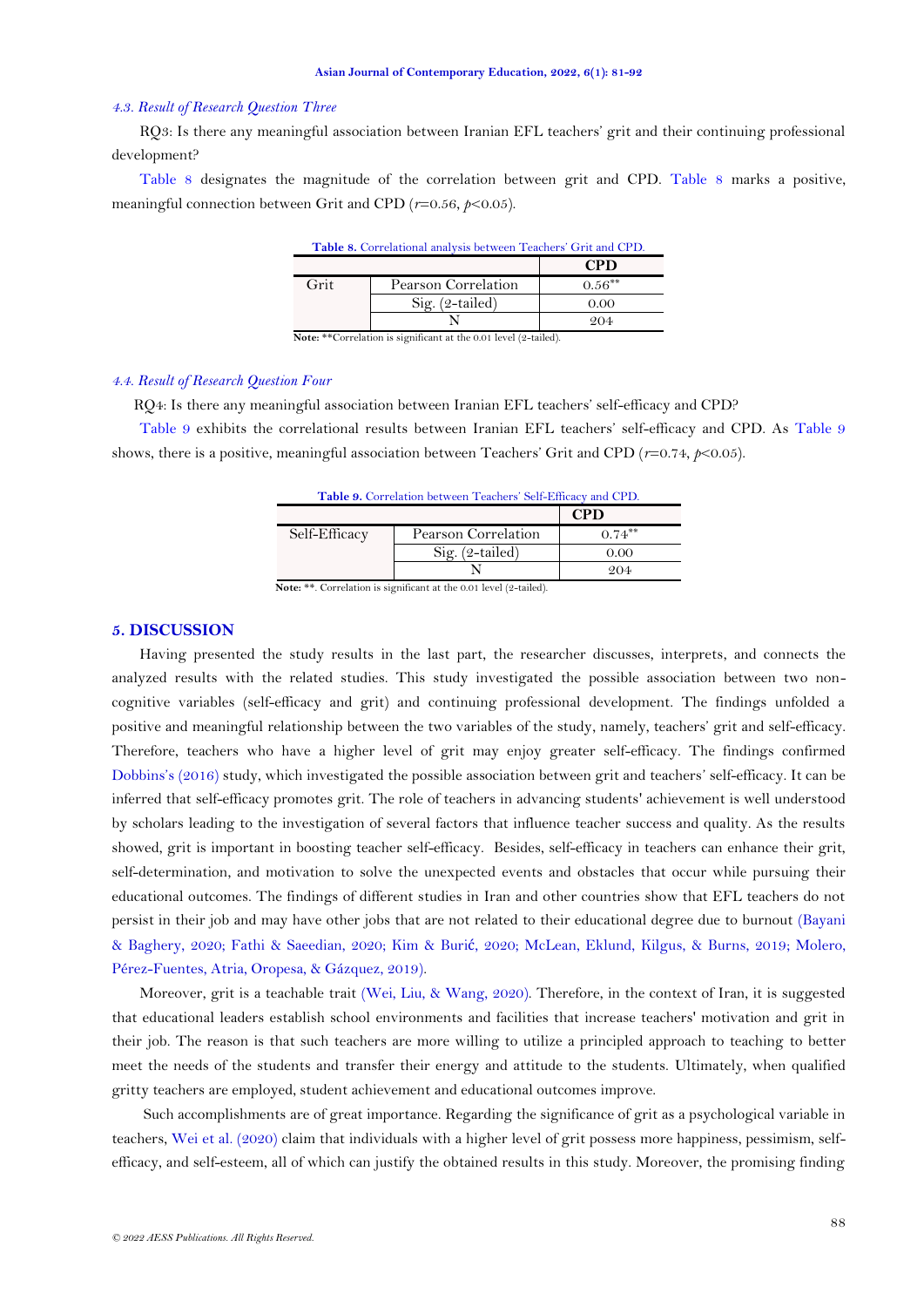of this research supports [Bandura's \(1993\)](#page-10-9) Social Cognitive Theory (SCT). According to the theory, instructors with higher self-efficacy seem to have more responsibility for their failures. Therefore, they attempt more to find solutions to the problems in challenging teaching environments. Teachers' self-efficacy inspires teachers to maintain their perseverance and invest their time, emotions, passions and energy to reach success, and find the obstacles that hinder their success. So, the more diligent and hard-working teachers are, the more efficacious they are in recovering from setbacks and remaining in their jobs [\(Argon & Kaya, 2018\)](#page-10-3). It is worth mentioning that teachers' beliefs and efficacy do not sustain over time and teachers, therefore, need workshops, practice, perseverance, and effort to develop their professional development [\(Chen, 2020\)](#page-10-13). The results of SEM add that continuing professional development is predicted by self-efficacy. A similar conclusion was reached by [Fischman](#page-10-8)  [\(2018\)](#page-10-8). He conducted a qualitative study using interviews and acknowledged the effect of self-efficacy on CPD. Ward's [\(2015\)](#page-11-13) research provides evidence for the present study's results as he found a positive association between self-efficacy and professional development. In other words, providing opportunities for teachers to promote professionalism may be considered a reasonable attempt to encourage self-efficacy when teachers utilize technology in their classrooms. Overall, the relationship between self-efficacy and CPD implies that self-efficacious teachers invest their energy and aspiration to try new ideas, have action research, are reflective, and strategic to develop their CPD and accomplish success. This can also explain for the obtained results on the links between grit and CPD since such teachers are more persistent in their efforts even when they face obstacles.

The results of the Pearson correlation have also verified the positive relationship between grit and CPD. Furthermore, the results of SEM showed that continuing professional development is predicted by teachers' grit. As teaching is regarded as a challenging profession, teachers and educational leaders must identify ways to enhance teacher grit and motivation to develop their CPD, remain in the profession, and not reach burnout. The implications also found support by [Duckworth et al. \(2007\)](#page-10-2) and [Duckworth and Quinn \(2009\)](#page-10-10) claim, highlighting that teachers with higher grit are more enthusiastic about practicing harder and developing their CPD than others with low grit levels. More importantly, such teachers possess more sense of commitment and self-determination to succeed in their job. This analysis also found evidence for the research conducted by [Duckworth et](#page-10-2) al. (2007). They also claimed that grit and success in the profession are related. Therefore, individuals with higher grit tend to develop professionally more than other teachers. Gritty teachers seem to be more enthusiastic about collaborating with fellow teachers, assert professional dialogue and have peer coaching and supervision as techniques for professional development [\(De Simone, 2020\)](#page-10-14). As a psychological factor that fosters teacher quality, grit has incredibly caught the researchers' attention in the 21st century [\(Molero et al., 2019\)](#page-11-11). Grit protects teachers against procrastination in their efforts and interestingly promotes self-regulation [\(Attia & Abdelwahid, 2020\)](#page-10-15). Chances are great for gritty teachers to be self-regulated, autonomous, and self-actualized. They are more integrally motivated to attend different workshops and collaborate with other teachers to enhance their teaching quality and CPD.

The obtained results between grit and CPD can also be due to the volition of self-regulated teachers. As mentioned above, grit encourages the teachers to be persistent in the routes to success and initiate, maintain, and terminate until their ultimate goals and behaviors are achieved. In other words, the more gritty teachers are, the more knowledge, motivation, and volition they have. All of which augment teachers' professional development.

Moreover, grit is negatively correlated with other psychological variables like anxiety, stress, and sadness and positively correlated with conscientiousness, self-control, and emotional stability [\(Wei et al., 2020\)](#page-11-12). Conscientiousness has an important feature as a Big Five personality trait subcategory. The important feature includes high levels of thinking, pleasure, and goal-directed behaviors. Therefore, teachers with such a trait are gritty, mindful, and organized to progress in their profession. So they plan and think about how to be successful in their job. Even though this study yielded essential outcomes, especially for school managers, supervisors, and the ministry of education in Iran, there are also several limitations to this research. First, the teachers were selected from private language institutes. Therefore, the result of this study cannot be generalized to language teachers in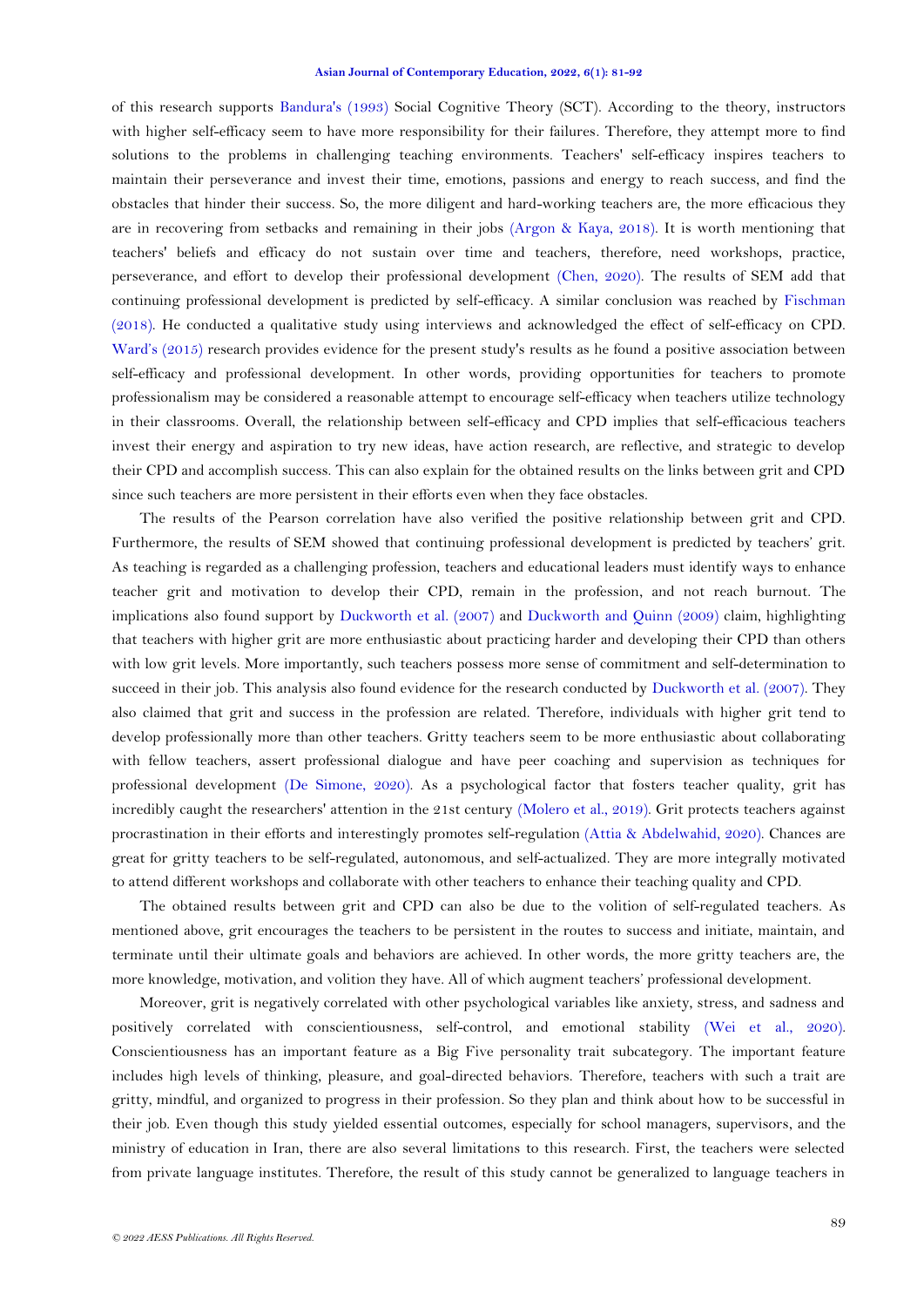other contexts of teaching (public schools). Second, the major limitation of this study is that the participants were EFL teachers from one city in Iran named Mashhad, so the results cannot be generalized to other cities in Iran or other countries. Third, in this study, the variables in question were assessed via questionnaires, and they, therefore, are limited to quantitative instruments. It is recommended to Use qualitative approaches such as interviews, case studies, and observations to investigate the constructs of this research. Finally, demographic information of teachers such as age, experience, gender, and background was not considered.

To sum up, the results exhibited a significant positive correlation between teachers' grit and their self-efficacy. As self-efficacy improves, teacher grit also enhances. These results are essential since teachers with higher grit have more perseverance to practice harder than other teachers. Moreover, there was a significant positive correlation between teachers' grit and their continuing professional development. This result confirms those of [Duckworth et](#page-10-2)  [al. \(2007\)](#page-10-2). They also reported that grit is related to success in teaching the English language and not related to cognitive ability. More importantly, this study does not consider additional cognitive and non-cognitive factors that may influence teacher professional development. There was also a significant positive correlation between teachers' self-efficacy and their continuing professional development. This finding is similar to some studies that found a significant positive relationship between these two variables (e.g. [\(Fischman, 2018;](#page-10-8) [Ward, 2015\)](#page-11-13)). Finally, the proposed model for the interrelationships of teachers' Grit level, self-efficacy, and continuing professional development was appropriate for Iranian EFL teachers. The literature review suggests that the findings sound reasonable and justified. Therefore, the present study supports the previously reviewed theories. According to [Dobbins \(2016\)](#page-10-7), as self-efficacy improves, teacher grit also improves. Furthermore, these findings indicate the relationship between teachers' grit, self-efficacy, and their continuing professional development because individuals with higher grit tend to develop professionally more than other teachers.

## **6. CONCLUSIONS**

One of the main problems that previous researchers also pointed out are that in the Iranian context, the concept of professionalism is neglected (e.g. [\(Aghaalikhani & Maftoon, 2018;](#page-10-16) [Khany & Azimi, 2016\)](#page-10-17)). It was also reported that traditional teacher education programs might suggest a prescribed standards-based methodology, but teachers' continuing professional development in most EFL Iranian teaching contexts is ignored. Moreover, although teachers' grit has been studied in Iran, little is known about this concept in the Iranian EFL context. The present results expand information on the importance of grit and self-efficacy in continuing professional development. The findings indicate that the proposed SEM model for the Iranian context of EFL learners enjoyed a perfect fit with the data. A significant positive correlation between grit level and self-efficacy exists. This implies that teachers with higher grit are more persistent and determined to reach success. In addition, the model showed a positive association between grit and self-efficacy with CPD.

Since non-cognitive factors, including teacher grit and self-efficacy, are the foundation of life achievement [\(Duckworth & Quinn, 2009\)](#page-10-10), the gained results are significant for teachers, administrators, and syllabus designers. This study underscores the vitality of two psychological factors of Iranian EFL teachers by exploring their relationship with continuing professional development. Therefore, the present research study adds to the knowledge and exploration of teacher grit in education, particularly in the Iranian EFL context. As assessed by the grit questionnaire, Passion and perseverance, seem to be the required abilities to succeed and develop professionality in SLA since teachers need passion to motivate themselves and perseverance to keep making an effort in the language teaching process [\(Yamashita, 2018\)](#page-11-14). The results of this study help administrators create a situation that motivates educators to keep up with their educational attempts. Particularly, finding the relationship between the variables of this research can introduce ways for educational administrators to improve professionalism and teachers' quality. Besides, the results of this investigation help the ministry of education and syllabus designers make appropriate decisions on improving teachers' CPD by providing opportunities to enhance self-efficacy and grit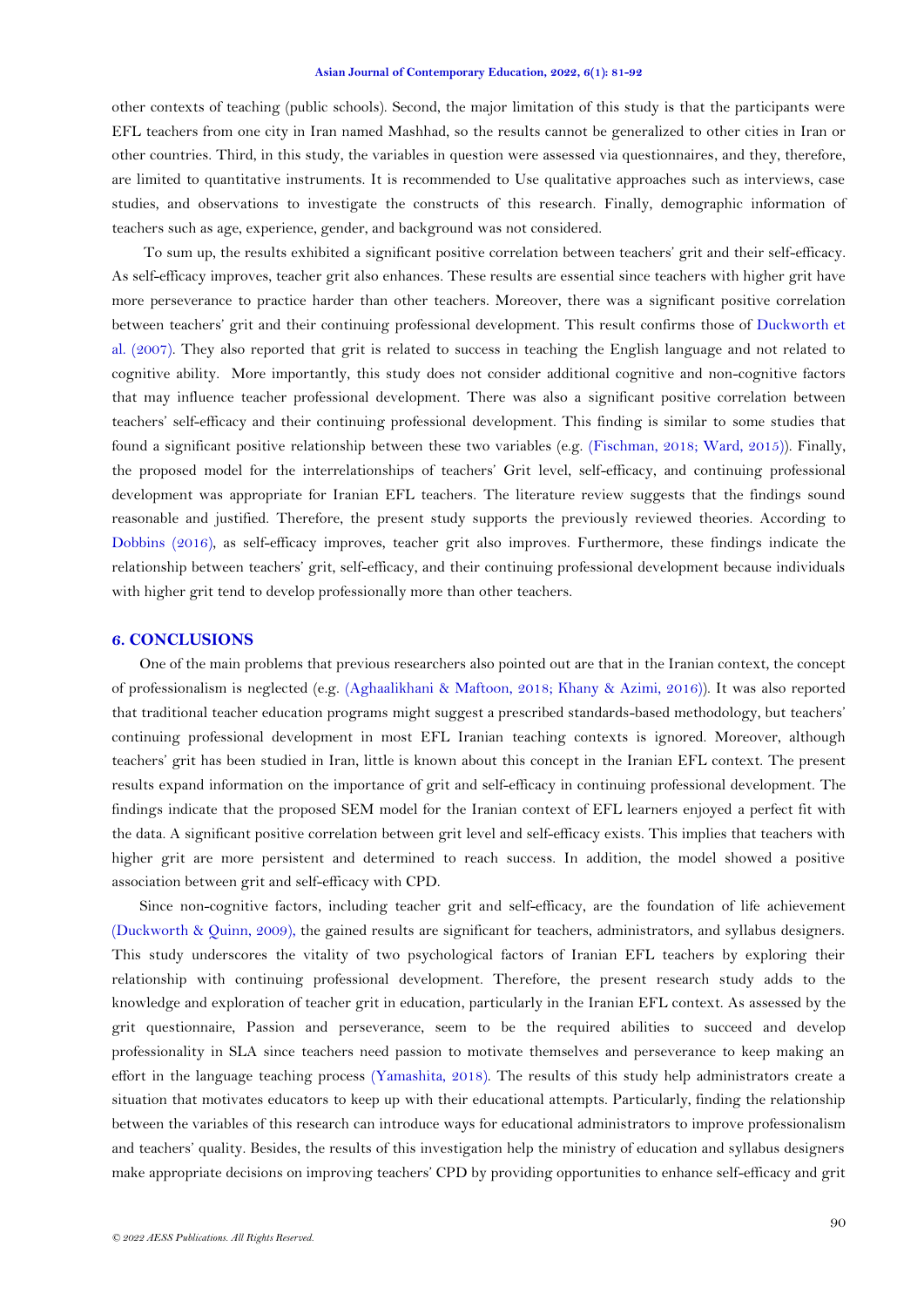levels. It is recommended that future researchers replicate this study with larger samples from diverse educational contexts to validate the current findings.

**Funding:** This study received no specific financial support. **Competing Interests:** The author declares that there are no conflicts of interests regarding the publication of this paper.

## **REFERENCES**

- <span id="page-10-16"></span>Aghaalikhani, H., & Maftoon, P. (2018). English teacher education programs and professionalism: The case of Iranian novice/experienced teachers. *Research in English Language Pedagogy, 6*(1), 78-94.Available at: https://doi.org/10.30486/relp.2018.538776.
- <span id="page-10-3"></span>Argon, T., & Kaya, A. (2018). Examination of grit levels of teachers according to some personal factors. *Journal of Education and Training Studies, 6*(3), 45-53.Available at: https://doi.org/10.11114/jets.v6i3a.3157.
- <span id="page-10-15"></span>Attia, N. M., & Abdelwahid, A. (2020). Grit, Self-regulation and self-efficacy as predictors of academic procrastination among nursing students. *Amarjeet Kaur Sandhu, 12*(1), 130-142.
- <span id="page-10-5"></span>Bandura, A., Barbaranelli, C., Caprara, G. V., & Pastorelli, C. (1996). Multifaceted impact of self-efficacy beliefs on academic functioning. *Child Development, 67*(3), 1206-1222.Available at: https://doi.org/10.1111/j.1467-8624.1996.tb01791.x.
- <span id="page-10-9"></span>Bandura, A. (1993). Perceived self-efficacy in cognitive development and functioning. *Educational Psychologist, 28*(2), 117- 135.Available at: https://doi.org/10.1207/s15326985ep2802\_3.
- <span id="page-10-11"></span>Bayani, A. A., & Baghery, H. (2020). Exploring the influence of self-efficacy, school context and self-esteem on job burnout of Iranian Muslim teachers: A path model approach. *Journal of Religion and Health, 59*(1), 154-162.Available at: https://doi.org/10.1007/s10943-018-0703-2.
- <span id="page-10-4"></span>Bobek, B. L. (2002). Teacher resiliency: A key to career longevity. *Clearing House, 75*(4), 202–205.Available at: https://doi.org/10.1080/00098650209604932.
- <span id="page-10-1"></span>Celik, S., Mačianskienė, N., & Aytin, K. (2013). Turkish and Lithuanian EFL instructors' professional development experiences: Worth the effort, or waste of time? *Karadeniz Technical University, 15*(2), 160-187.
- <span id="page-10-13"></span>Chen, G. (2020). A visual learning analytics (VLA) approach to video-based teacher professional development: Impact on teachers' beliefs, self-efficacy, and classroom talk practice. *Computers & Education, 144*, 12-35.Available at: https://doi.org/10.1016/j.compedu.2019.103670.
- <span id="page-10-14"></span>De Simone, J. (2020). The roles of collaborative professional development, self-efficacy, and positive affect in encouraging educator data use to aid student learning. *Teacher Development, 24*(4), 443-465.Available at: https://doi.org/10.1080/13664530.2020.1780302.
- <span id="page-10-6"></span>De Vries, S., Van De Grift, W. J. C. M., & Jansen, E. P. W. A. (2013). Teachers' beliefs and continuing professional development. *Journal of Educational Administration, 51*(2), 213-231.Available at: https://doi.org/10.1108/09578231311304715.
- <span id="page-10-7"></span>Dobbins, D. (2016). *Teacher effectiveness: Examining the relationship between teacher grit and teacher self-efficacy.* Ph.D. Thesis.
- <span id="page-10-2"></span>Duckworth, A. L., Peterson, C., Matthews, M. D., & Kelly, D. R. (2007). Grit: Perseverance and passion for long-term goals. *Journal of Personality and Social Psychology, 92*(6), 1087-1101.Available at: https://doi.org/10.1037/0022- 3514.92.6.1087.
- <span id="page-10-10"></span>Duckworth, A. L., & Quinn, P. D. (2009). Development and validation of the short grit scale (Grit–S). *Journal of Personality Assessment, 91*(2), 166-174.Available at: https://doi.org/10.1080/00223890802634290.
- <span id="page-10-12"></span>Fathi, J., & Saeedian, A. (2020). A structural model of teacher self-efficacy, resilience, and burnout among Iranian EFL teachers. *Iranian Journal of English for Academic Purposes, 9*(2), 14-28.
- <span id="page-10-8"></span>Fischman, L. (2018). *Principal self-efficacy and professional development: For teacher evaluation in Indiana.* Ph.D. Thesis.
- <span id="page-10-0"></span>Hardy, J. E. (2011). Professionalism in language teaching? *Journal of Modern Languages, 14*, 245-261.
- <span id="page-10-17"></span>Khany, R., & Azimi, A. F. (2016). Validating an English language teacher professional development scale in Iranian EFL context. *Issues in Language Teaching, 5*(1), 134-107.